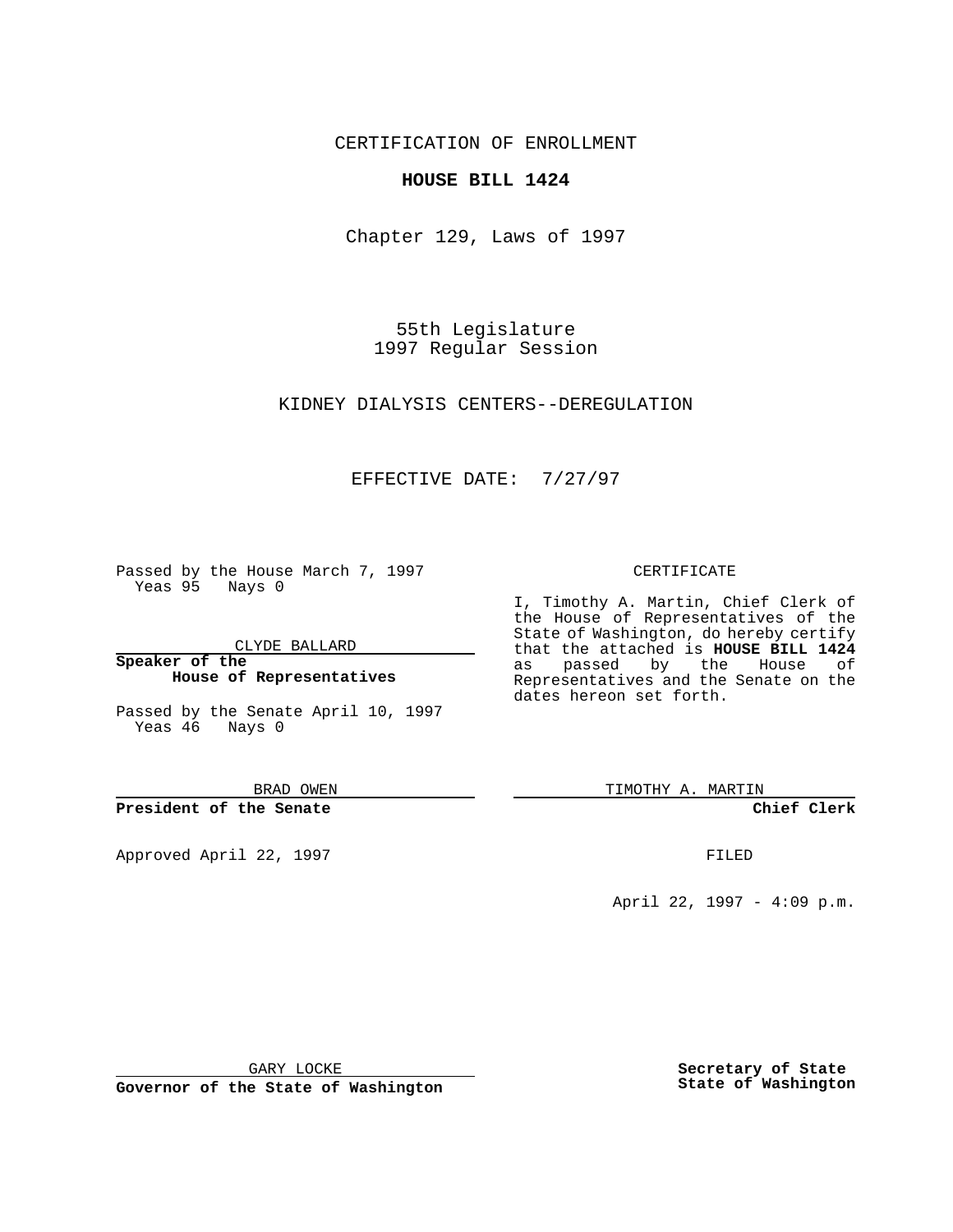## **HOUSE BILL 1424** \_\_\_\_\_\_\_\_\_\_\_\_\_\_\_\_\_\_\_\_\_\_\_\_\_\_\_\_\_\_\_\_\_\_\_\_\_\_\_\_\_\_\_\_\_\_\_

\_\_\_\_\_\_\_\_\_\_\_\_\_\_\_\_\_\_\_\_\_\_\_\_\_\_\_\_\_\_\_\_\_\_\_\_\_\_\_\_\_\_\_\_\_\_\_

Passed Legislature - 1997 Regular Session

**State of Washington 55th Legislature 1997 Regular Session By** Representatives Skinner and Murray

Read first time 01/27/97. Referred to Committee on Health Care.

 AN ACT Relating to kidney dialysis centers; and amending RCW 18.64.011.

BE IT ENACTED BY THE LEGISLATURE OF THE STATE OF WASHINGTON:

 **Sec. 1.** RCW 18.64.011 and 1995 c 319 s 2 are each amended to read as follows:

 Unless the context clearly requires otherwise, definitions of terms shall be as indicated when used in this chapter.

 (1) "Person" means an individual, corporation, government, governmental subdivision or agency, business trust, estate, trust, partnership or association, or any other legal entity.

(2) "Board" means the Washington state board of pharmacy.

(3) "Drugs" means:

 (a) Articles recognized in the official United States pharmacopoeia 14 or the official homeopathic pharmacopoeia of the United States;

 (b) Substances intended for use in the diagnosis, cure, mitigation, treatment, or prevention of disease in man or other animals;

 (c) Substances (other than food) intended to affect the structure or any function of the body of man or other animals; or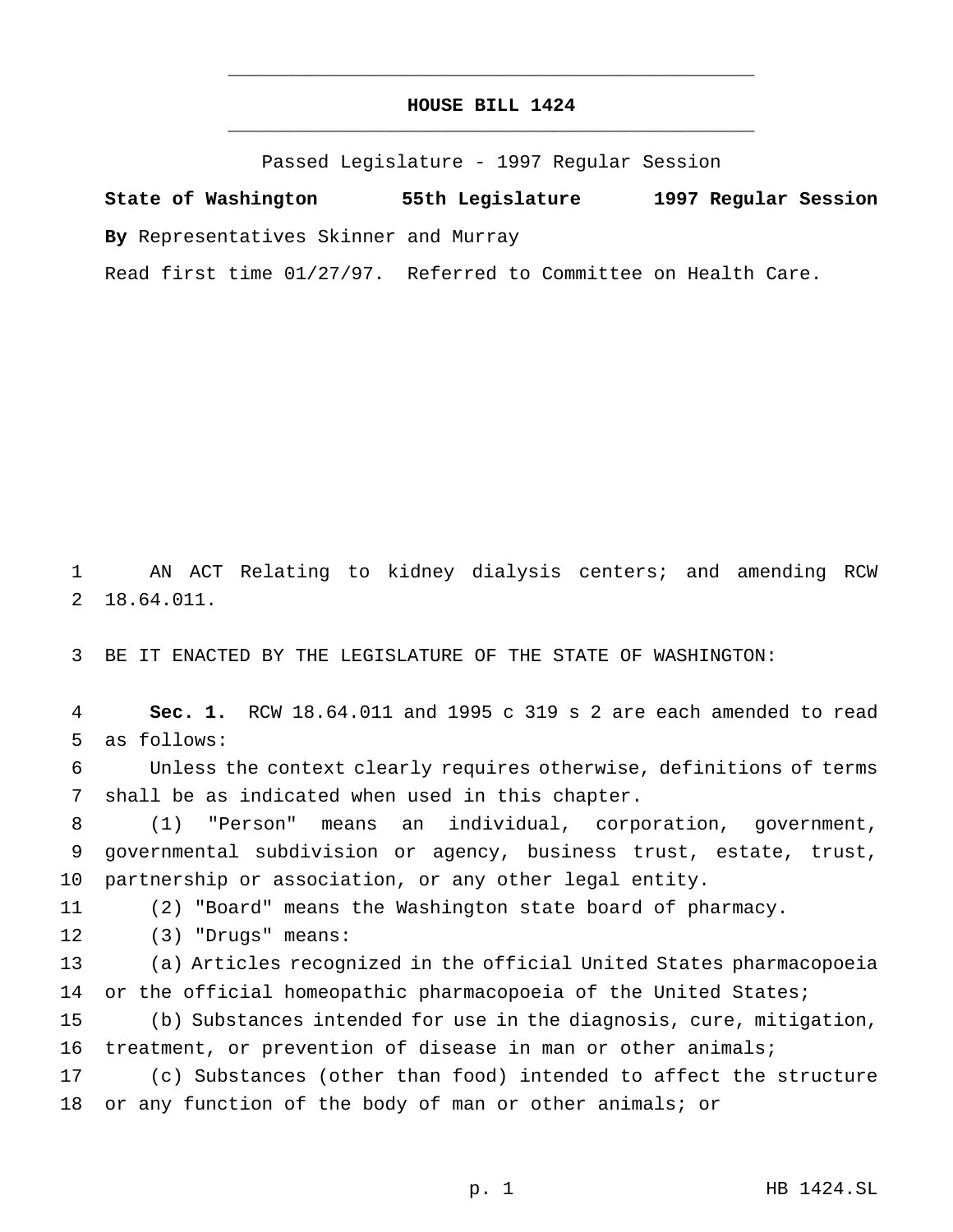(d) Substances intended for use as a component of any substances specified in (a), (b), or (c) of this subsection, but not including devices or their component parts or accessories.

 (4) "Device" means instruments, apparatus, and contrivances, including their components, parts, and accessories, intended (a) for use in the diagnosis, cure, mitigation, treatment, or prevention of disease in man or other animals, or (b) to affect the structure or any function of the body of man or other animals.

 (5) "Nonlegend" or "nonprescription" drugs means any drugs which may be lawfully sold without a prescription.

 (6) "Legend drugs" means any drugs which are required by any applicable federal or state law or regulation to be dispensed on prescription only or are restricted to use by practitioners only.

 (7) "Controlled substance" means a drug or substance, or an immediate precursor of such drug or substance, so designated under or pursuant to the provisions of chapter 69.50 RCW.

 (8) "Prescription" means an order for drugs or devices issued by a practitioner duly authorized by law or rule in the state of Washington to prescribe drugs or devices in the course of his or her professional practice for a legitimate medical purpose.

 (9) "Practitioner" means a physician, dentist, veterinarian, nurse, or other person duly authorized by law or rule in the state of Washington to prescribe drugs.

 (10) "Pharmacist" means a person duly licensed by the Washington state board of pharmacy to engage in the practice of pharmacy.

 (11) "Practice of pharmacy" includes the practice of and responsibility for: Interpreting prescription orders; the compounding, dispensing, labeling, administering, and distributing of drugs and 29 devices; the monitoring of drug therapy and use; the initiating or modifying of drug therapy in accordance with written guidelines or protocols previously established and approved for his or her practice by a practitioner authorized to prescribe drugs; the participating in drug utilization reviews and drug product selection; the proper and safe storing and distributing of drugs and devices and maintenance of proper records thereof; the providing of information on legend drugs which may include, but is not limited to, the advising of therapeutic values, hazards, and the uses of drugs and devices.

 (12) "Pharmacy" means every place properly licensed by the board of pharmacy where the practice of pharmacy is conducted.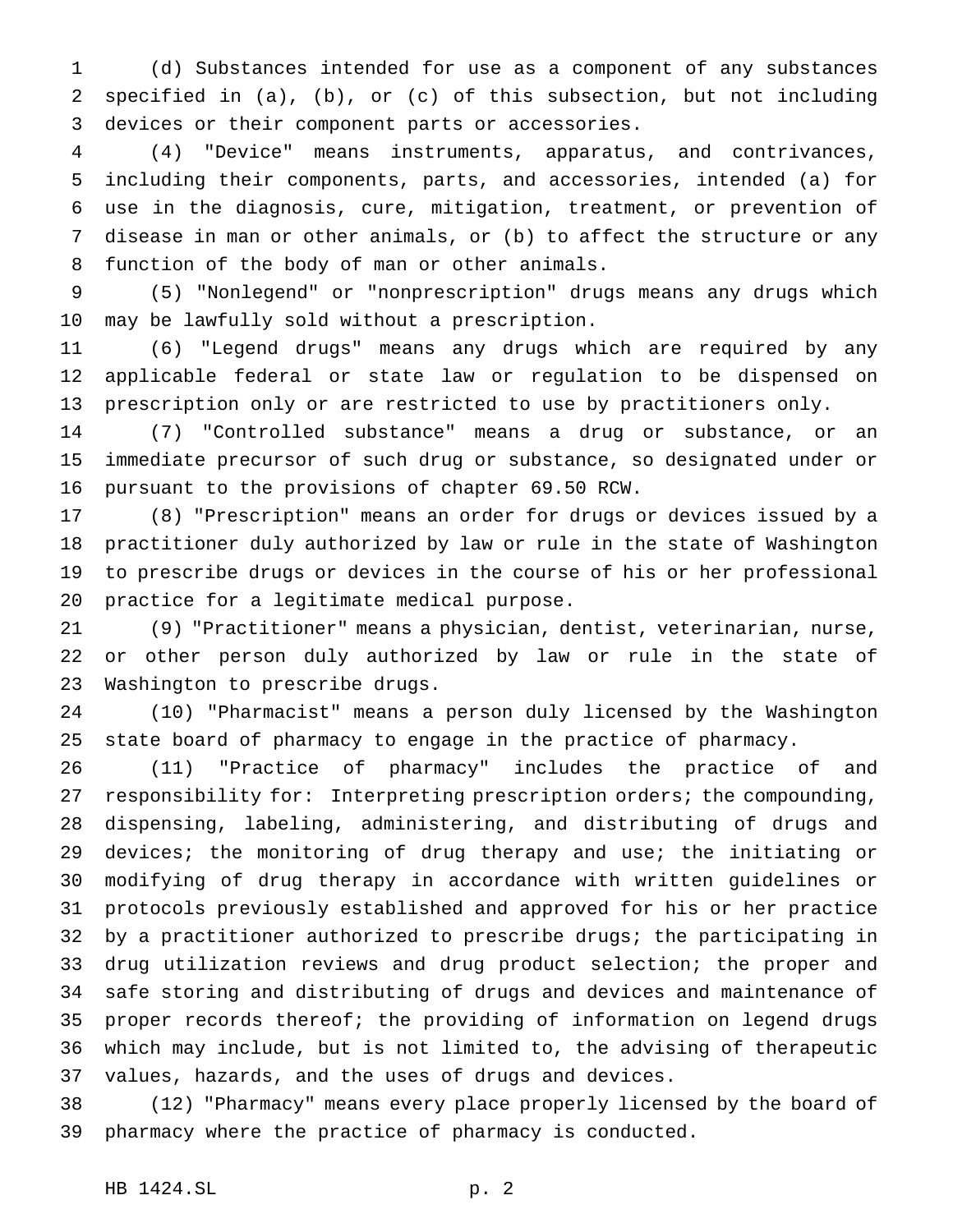(13) The words "drug" and "devices" shall not include surgical or dental instruments or laboratory materials, gas and oxygen, therapy equipment, X-ray apparatus or therapeutic equipment, their component parts or accessories, or equipment, instruments, apparatus, or contrivances used to render such articles effective in medical, surgical, or dental treatment, or for use or consumption in or for mechanical, industrial, manufacturing, or scientific applications or purposes, nor shall the word "drug" include any article or mixture covered by the Washington pesticide control act (chapter 15.58 RCW), as enacted or hereafter amended, nor medicated feed intended for and used exclusively as a feed for animals other than man.

 (14) The word "poison" shall not include any article or mixture covered by the Washington pesticide control act (chapter 15.58 RCW), as enacted or hereafter amended.

 (15) "Deliver" or "delivery" means the actual, constructive, or attempted transfer from one person to another of a drug or device, whether or not there is an agency relationship.

 (16) "Dispense" means the interpretation of a prescription or order for a drug, biological, or device and, pursuant to that prescription or order, the proper selection, measuring, compounding, labeling, or packaging necessary to prepare that prescription or order for delivery.

 (17) "Distribute" means the delivery of a drug or device other than by administering or dispensing.

 (18) "Compounding" shall be the act of combining two or more ingredients in the preparation of a prescription.

 (19) "Wholesaler" shall mean a corporation, individual, or other entity which buys drugs or devices for resale and distribution to corporations, individuals, or entities other than consumers.

 (20) "Manufacture" means the production, preparation, propagation, compounding, or processing of a drug or other substance or device or the packaging or repackaging of such substance or device, or the labeling or relabeling of the commercial container of such substance or device, but does not include the activities of a practitioner who, as an incident to his or her administration or dispensing such substance or device in the course of his or her professional practice, prepares, compounds, packages, or labels such substance or device.

 (21) "Manufacturer" shall mean a person, corporation, or other entity engaged in the manufacture of drugs or devices.